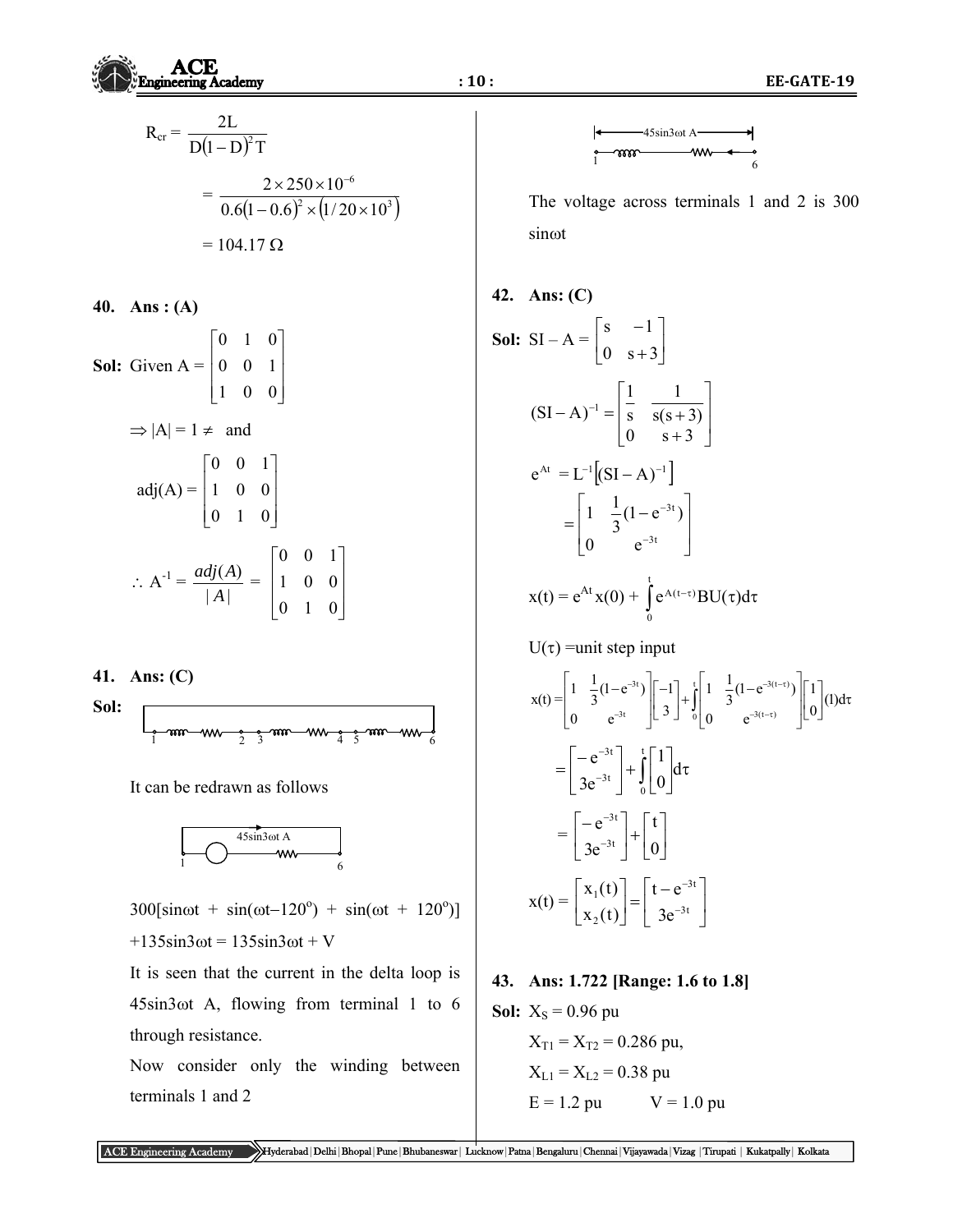

E I



 To calculate voltage gain apply AC Analysis Voltage gain



 $P_1 = V_L$  I<sub>L</sub> cos (30 – 36.86)  $P_2 = V_L I_L \cos (30 + 36.86)$ 

 $P_1 = 2478W$ 

 $P_1 = 208 \times 12 \cos(30 - 36.86)$ 

 ACE Engineering Academy Hyderabad|Delhi|Bhopal|Pune|Bhubaneswar| Lucknow|Patna|Bengaluru|Chennai|Vijayawada|Vizag |Tirupati | Kukatpally| Kolkata  $P_2 = 208 \times 12 \cos (30 + 36.86) \Rightarrow P_2 = 980W$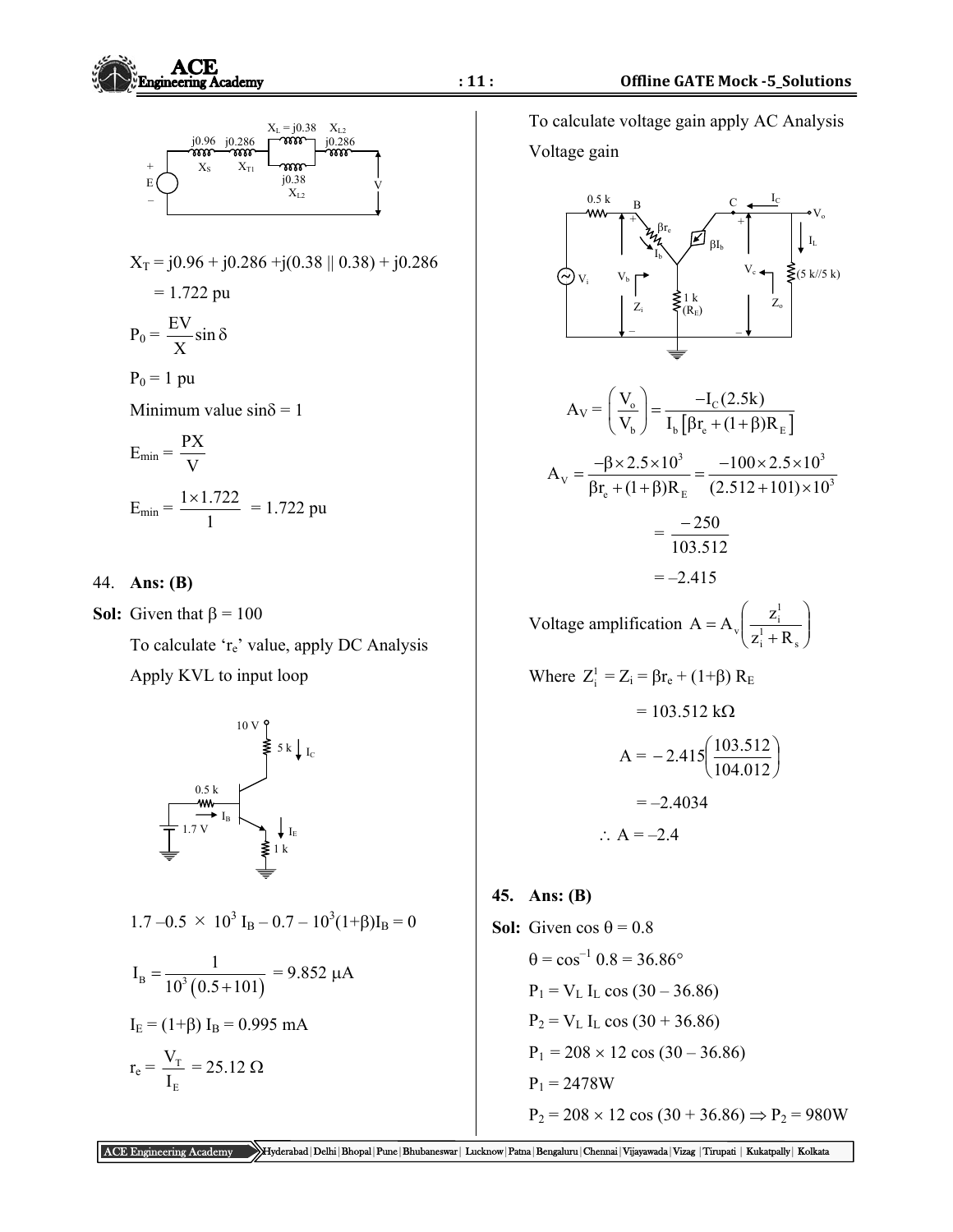

ACE Engineering Academy Hyderabad|Delhi|Bhopal|Pune|Bhubaneswar| Lucknow|Patna|Bengaluru|Chennai|Vijayawada|Vizag |Tirupati | Kukatpally| Kolkata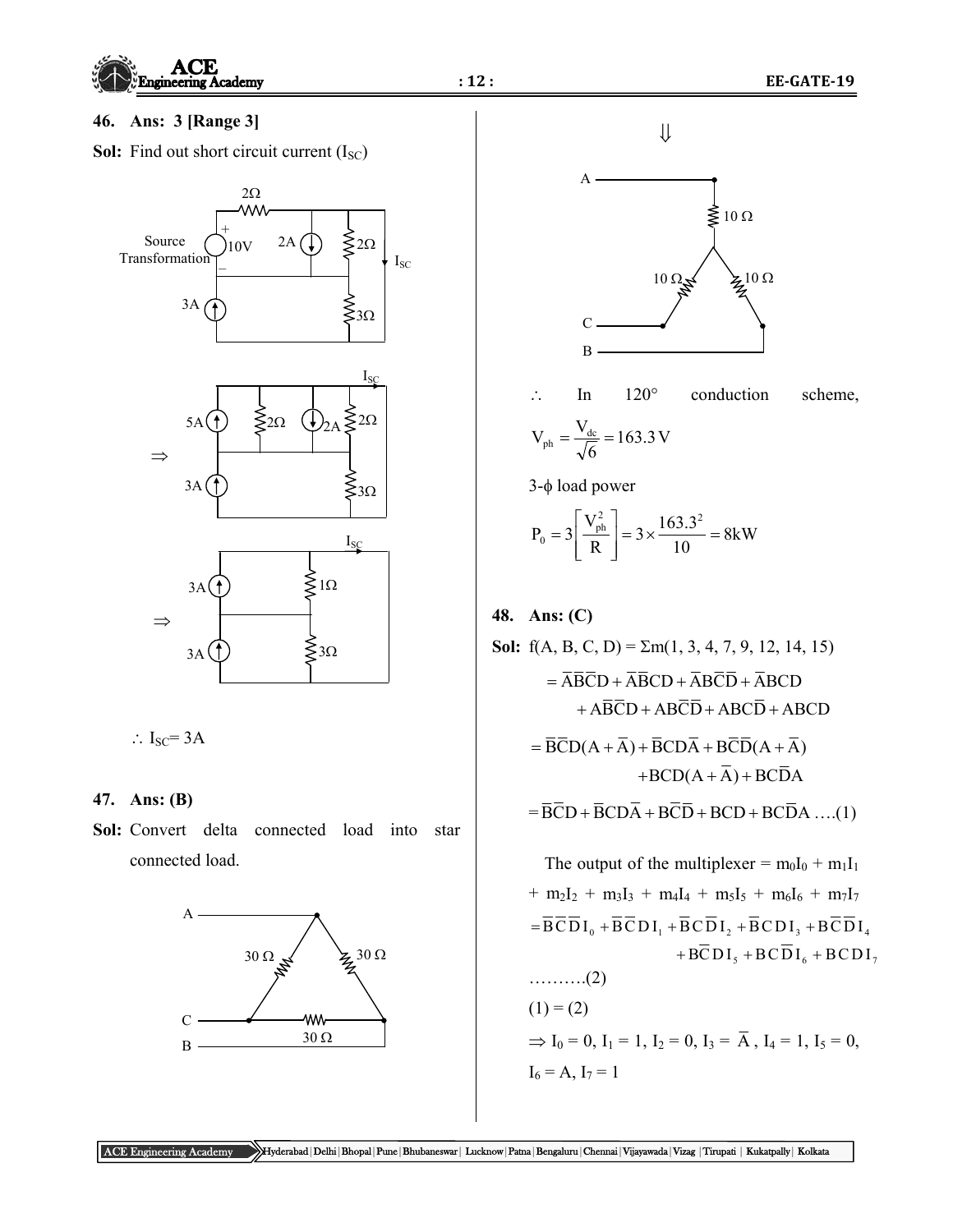

### **49. Ans: (B)**

**Sol:** All sheets will produce electric field at point P

$$
is -Ve Z direction.
$$

$$
E_T = \left[ \frac{\sigma}{2\epsilon_0} + \frac{2\sigma}{2\epsilon_0} + \frac{\sigma}{2\epsilon_0} \right] \left( -\hat{Z} \right)
$$

$$
= \frac{4\sigma}{2\epsilon_0} \left( -\hat{Z} \right) = \frac{2\sigma}{\epsilon_0} \left( -\hat{Z} \right)
$$

### **50. Ans: 50 [Range 50]**

 $V_{P-P} = 10 \times 10 = 100V$ 

**Sol:** Peak to peak value of unknown ac voltage.

 $V_{P-P}$  = length of trace  $\times$  deflection sensitivity

Peak value of the voltage  $=\frac{V_{P-P}}{2}=50$ Volt 2  $=\frac{V_{P-P}}{P}$ 

## **51. Ans: (A)**

Sol:  $\frac{\Lambda(t)}{t} \leftrightarrow \int$  $\infty$  $\leftrightarrow$  $\frac{x(t)}{t} \leftrightarrow \int_s^{\infty} X(s) ds$ 

$$
x(t) = \sin at \cdot u(t), X(S) = \frac{a}{s^2 + a^2}
$$

$$
\int_{s}^{\infty} X(s)ds = \int_{s}^{\infty} \frac{a}{s^2 + a^2} ds
$$

$$
= a. \frac{1}{a} \tan^{-1}(s/a) \Big|_{s}^{\infty}
$$

$$
= \tan^{-1}(\infty) - \tan^{-1}(s/a)
$$

$$
= \frac{\pi}{2} - \tan^{-1}(s/a)
$$

$$
= \cot^{-1}(s/a)
$$

$$
= \tan^{-1}(a/s)
$$

### **52. Ans: 90 [Range 90]**

**Sol:** By using impedance transformation from output to input. The transformer are ideal (no power loss)

$$
Z_{in} = \frac{Z_{L}}{k_{1}^{2}k_{2}^{2}}
$$
\n
$$
k_{1} = \frac{20}{1} = 20, k_{2} = \frac{1}{30}
$$
\n
$$
Z_{L} = 10\Omega
$$
\n
$$
50\angle 0^{\circ} \qquad 1 \leq x_{in} = 90/4
$$
\n
$$
Z_{in} = \frac{10 \times 30 \times 30}{20 \times 20} = \frac{90}{4}
$$
\n
$$
I = 2A
$$
\nThis current is transformed input to output\n
$$
\text{Then } I_{L} = \frac{I_{in}}{k_{1}^{2}k_{2}^{2}} = \frac{2 \times 30}{20} = 3A
$$
\n
$$
P_{dissipated'10\Omega'} = I^{2}R = (3)^{2} \times 10 = 90 \text{ W}
$$
\n
$$
53. \text{ Ans: (3) [Range]}
$$
\n
$$
Sol: (143)_{5} = (x3)_{y}
$$
\n
$$
\Rightarrow 1 \times 5^{2} + 4 \times 5 + 3 = xy + 3
$$
\n
$$
\Rightarrow xy = 45
$$
\n
$$
y > 3 \text{ and } y > x
$$
\n
$$
Possible solutions are
$$
\n
$$
x = 1, y = 45
$$
\n
$$
x = 3, y = 15
$$
\n
$$
x = 5, y = 9
$$

**54. Ans: (B)** 

**Sol:** For uniform distribution,  $f(x) = \frac{1}{b-a}$ for  $a < x < b$ Here  $f(x) = \frac{1}{2x+2} = 2$  $\frac{1}{0.5-0}$  $E(x^4) = \int x^4 f(x) dx =$  $0.5$ 0  $x^4 f(x) dx = 1/80$ 

ACE Engineering Academy Hyderabad|Delhi|Bhopal|Pune|Bhubaneswar| Lucknow|Patna|Bengaluru|Chennai|Vijayawada|Vizag |Tirupati | Kukatpally| Kolkata

**Since**